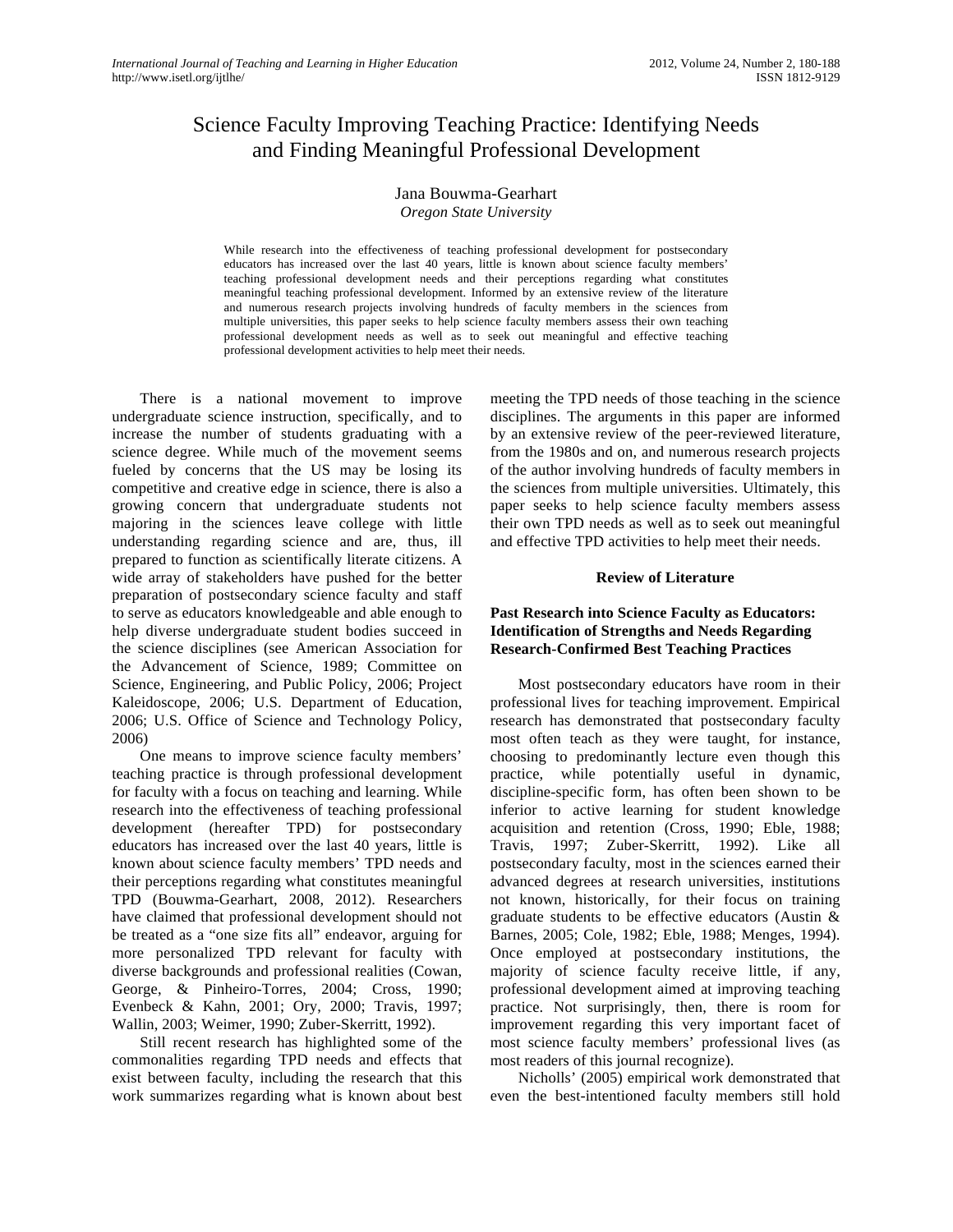preconceived notions of teaching and practices that are resistant to change even in the face of widely accepted better teaching practices. Resistance toward reform of teaching practice occurs for a variety of reasons including the most often cited, and difficult to remedy: the unbalanced rewarding of faculty research over teaching efforts at many postsecondary institutions (Bouwma-Gearhart, 2008, 2012; Brookfield, 2000; Cole, 1982; Healey, 2005; LaPointe, 2005; Travis, 1997), especially within the "harder" disciplines (Hativa & Marincovich, 1995; Lee, 2000). Yet science faculty have shown agency in remedying some of the typical barriers in the way of improving their teaching practices (Bouwma-Gearhart, 2011, 2012); lessening two of these barriers is the focus of this article. This article concerns science faculty members' (1) recognition of common, but previously unidentified, needs with respect to improving teaching practice and (2) identification of meaningful and effective TPD activities to best address these needs.

# **Identified Best Teaching Practices**

In order to attend to recognition of faculty members' teaching practice improvement needs, we must first problematize good teaching. A large body of empirical research has resulted in consensus among researchers regarding teaching practices that encourage positive student gains in terms of learning and retention in a wide range of contexts. The following review highlights some of the most commonly identified best faculty teaching practices and serves as the starting point for science faculty interested in improving their teacher practice by helping them to identify their teaching needs.

To begin, faculty should ask themselves, "How well do I...?"

**Engage students in active learning regarding science content and practices = inquiry.** Student engagement has been correlated strongly with student persistence and success regarding a subject, more so than many other student factors including student "preparation" for college (Astin, 1993; Kinzie, 2005; Pascarella & Terenzini, 2005; Trigwell, 2005; Umbach & Wawrzynski, 2004). Faculty should help students construct their own knowledge (Chickering & Gamson, 1987; Kuh, 2001; Umbach & Wawrzynski, 2004; Weimer, 2003). This is accomplished by engaging students in processes that resemble authentic scientific inquiry, including having students make observations and collect data, analyze data, construct their own explanations, engage in argumentation with peers about their explanations, and revise explanations as more data becomes available. While encouraging students' active learning is time consuming and may initially be met with some student pushback, the payoffs are worth it.

Inquiry at the postsecondary level has been shown to encourage students' deeper understanding as well as their future commitment towards ensuring their own deeper understanding (Healey, 2005; Kinzie, 2005; Prosser, Ramsden, Trigwell, & Martin, 2003; Trigwell, 2005; Weimer, 2003). Inevitably, this has allowed for science educators' surprise in discovering a welcomed redistribution of power in the classroom, where students take more ownership of their learning and educators are free to respond to more advanced and pressing needs (Bouwma-Gearhart, 2010; 2011).

**Challenge students.** Faculty should provide students with enriching and challenging educational experiences (Kuh, 2001; Umbach & Wawrzynski, 2004) that require their gradual building of understanding of scientific phenomena and practices. While it is natural to assume that many students cannot, or will not, rise to the challenges presented by faculty, students of varying past school "success" have reported gains in social and personal development, as well as knowledge acquisition, when faculty challenge them (Umbach & Wawrzynski, 2004). Challenging curricula and instruction emphasize depth of student understanding over breadth (Weimer, 2003).

**Promote cooperative student learning.** In addition to mimicking the work of practicing scientists, collaboration between students has been shown to benefit students in multiple ways, including helping them to develop critical social work skills and, most important, heightening their learning (Chickering & Gamson, 1987; Kinzie, 2005; Kuh, 2001; Trigwell, 2005; Umbach & Wawrzynski, 2004).

**Respect and allow for diverse ways of learning and knowing.** Faculty should adjust curriculum, instruction, and assessment appropriately so that all students feel supported and challenged academically (Chickering & Gamson, 1987; Kinzie, 2005).

**Evaluate students for true understanding, in a way that increases students' understanding and that allows students to be metacognitive about their own learning.** As typical "tests" (e.g., journal submissions and conference presentations) of faculty knowledge and skills allow, students' assessments should also allow students to synthesize and extend their knowledge (Kinzie, 2005; Weimer, 2003). Faculty members need to help students to develop awareness of their own learning strengths and weaknesses (Weimer, 2003). Formative assessment of students has shown promise in allowing faculty to discover what students have and have not understood, timely related feedback to students has been shown to be most meaningful with respect to student impact (Chickering & Gamson, 1987; Kinzie, 2005).

**Effectively interact with students.** The most meaningful and effective faculty interactions with students have shown to be those that happen frequently,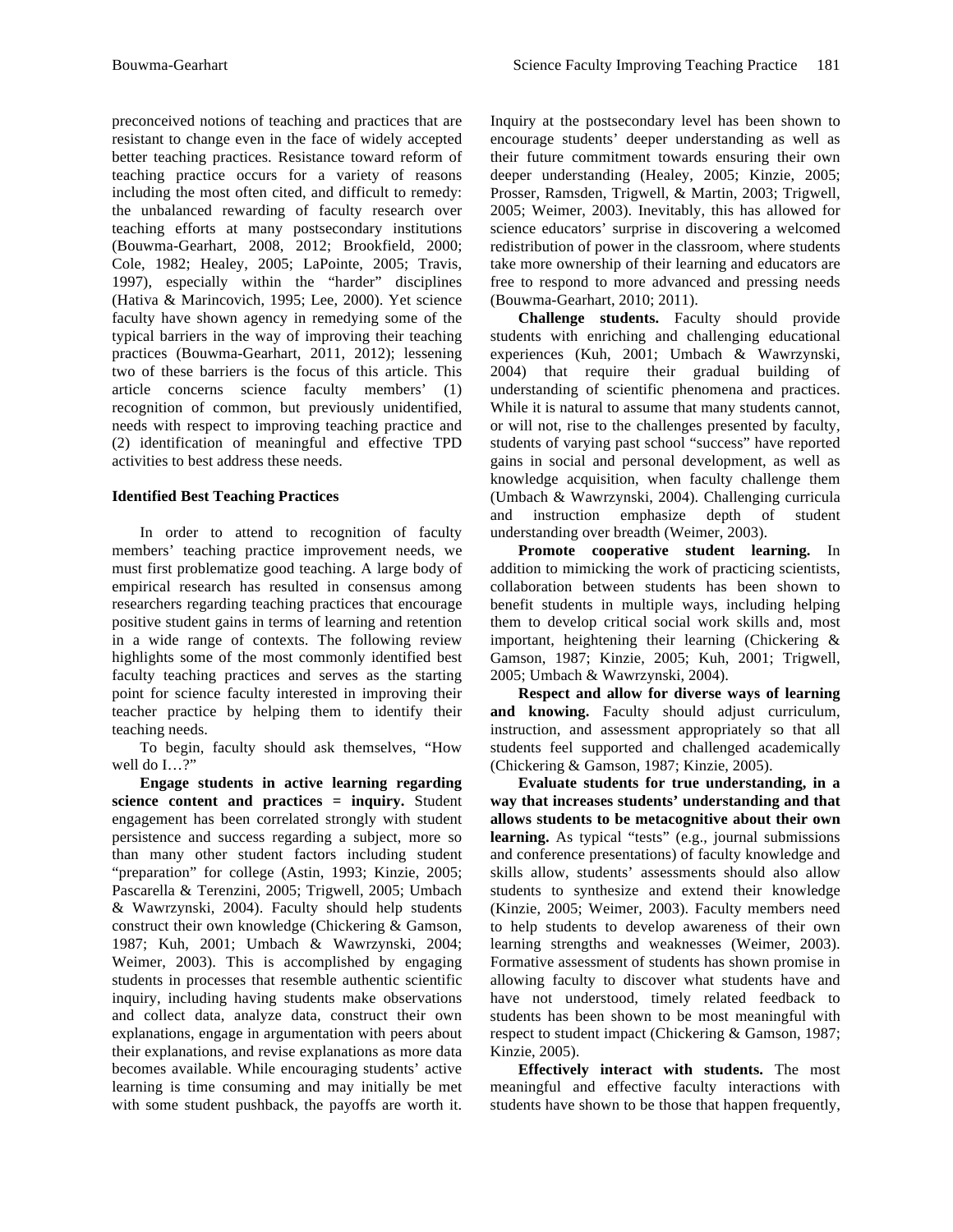are positive and encouraging in manner, and that clearly convey faculty expectations (Astin, 1993; Chickering & Gamson, 1987; Kinzie, 2005; Kuh, 2001; Pascarella & Terenzini, 2005; Reid & Johnston, 1999; Trigwell, 2005; Umbach & Wawrzynski, 2004; Weimer, 2003). It has been argued that how faculty interact with students is more important to student learning than either the structure or content of the curriculum (Astin, 1993). Students associate teaching that has fostered their deeper learning with faculty approachability and an ability to create an atmosphere that supports positive interactions (Reid & Johnston, 1999). Meaningful interaction can be both formal and informal (Astin, 1993; Pascarella & Terenzini, 2005), through electronic means or face-to-face (Kinzie, 2005).

Of course, faculty members' professional development needs in light of research-identified best teaching practices are more easily assessed then rectified; most faculty require more than just reflection to improve their teaching practices. In hopes of fostering more faculty agency in identifying and choosing meaningful TPD, let us now turn to what is known about what makes TPD effective in meeting faculty needs with respect to these best practices, specifically informed by research regarding effective TPD for science faculty.

## **Past Research into Teaching Professional Development for Faculty as Educators: Identification of Quality Teaching Development to Meet Teaching Needs**

For the purposes of this paper, teaching professional development (TPD) is defined as "programs and activities that engage educators in reflection or learning about pedagogy with the goal to improve teaching knowledge or practice" (Bouwma-Gearhart, 2012, p. 559). Broadly defined, TPD can take many forms in the postsecondary environment; yet certain forms, according to scholarly reviews and empirical research, have dominated.

**Common teaching professional development forms in higher education.** Weimer and Lenze (1994), in a review of empirical research on the matter, classified postsecondary TPD into five categories (defined below). Most institutions offer a variety of forms, and Zuber-Skerritt (1992) has argued that they should. Yet these forms, according to my research with hundreds of science faculty and confirmed by others' research, may be of differing worth to science faculty. The most common TPD forms, in order of worth according to my research participants (Bouwma-Gearhart, 2008) have been: (1) workshops, seminars, or courses; (2) consultation of teaching resource material, paper or electronic; (3) colleague-to-colleague mentoring; (4) consultations with individuals at education centers or with education "experts"; and (5) Grants/sabbaticals for work on teaching curriculum/instruction.

*Workshops, seminars, or courses***.** These are among the most common forms of TPD since the 1960s (Amundsen & McAlpine, 2008; Sunal et al., 2001; Weimer & Lenze, 1994), admittedly one possible reason for the saliency of this form for faculty. My research participants have also cited these forms' ability to foster greater collaboration and trust between participants with similar needs and the active learning of participants (Bouwma-Gearhart, 2008, 2012). Workshops and seminars can be relatively short in duration, less than an hour at times; yet short workshops have been shown to yield limited benefits (Levinson-Rose & Menges, 1981) and increased length of TPD initiatives (this type of TPD can last days or weeks) can yield greater participant gains (Kreber, 2001; Sunal et al., 2001). This type of TPD is commonly offered at disciplinary meetings, occurring alongside the typical sharing of disciplinary research. My own research participants have indicated that they value learning about teaching and learning from others who teach in their discipline (Bouwma-Gearhart, 2008, 2011, 2012).

*Consultation of teaching resource material, paper or electronic***.** Although potentially the most common form of TPD for faculty, little is known of its effectiveness (Sunal et al., 2001). Many faculty engage privately with journal articles (like the ones in this journal) and other forms of teaching resources. Teaching resources are ever more commonly distributed and acquired through electronic means, often taking the form of on-line tutorials and podcasts, instructor-led or self-paced (Wallin, 2003). My own research participants have claimed that this more private form of TPD has been most meaningful with respect to addressing their most pressing needs as participation in TPD with those with drastically different needs limits the positive effects of participation (Bouwma-Gearhart, 2008, 2011). In addition, my research participants working at research universities appreciated how this form of TPD avoids having to deal with others' real or perceived disapproval regarding their TPD participation (Bouwma-Gearhart, 2008).

*Colleague-to-colleague mentoring.* Faculty may form partnerships or small study groups, participate in "brown bag" discussions, or engage in larger learning communities committed to exploring issues of teaching and learning. Sometimes these groups are more concerned with teaching methods and assessment; other times they take their inquiries to the level of classroom research (Cross & Steadman, 1996; Steadman, 1998). Faculty members have claimed to appreciate consultation regarding issues of teaching on a more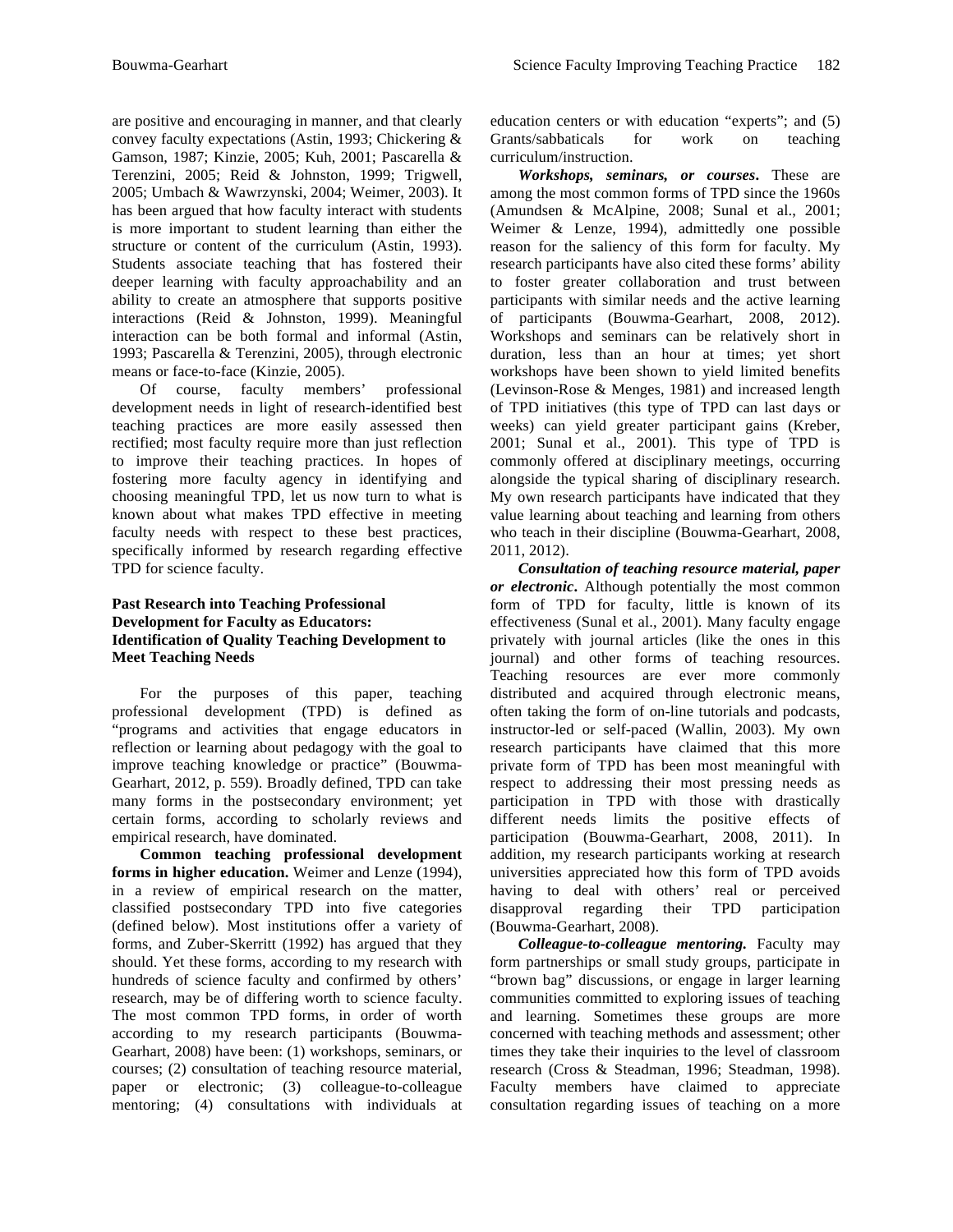personal basis (Sunal et al., 2001) and this type of faculty development type can afford this. Similar to claims made about workshops, my research participants have claimed as benefits of colleague-to-colleague mentoring the ability to have their discipline-specific teaching needs met (Bouwma-Gearhart, 2008, 2011, 2012).

*Consultations with individuals at education centers or with education "experts."* Campus teaching and learning centers are becoming ever more common since the 1970s; according to Zuber-Skerritt (1992), most institutions of higher education in the United States had developed one. Such centers are staffed by education or faculty development specialists (Amundsen & McAlpine, 2008; Millis, 2001); while the underlying philosophy of the position may be "answer provider," others are built on a model of faculty development specialists as "facilitators" (Zuber-Skerritt, 1992). While administration conducting personnel evaluation may be seen as a form of faculty development falling under this category, faculty have been noted that do not view administrators as teaching experts or appreciate administrator feedback (Wallin, 2003). As have my own research participants (Bouwma-Gearhart, 2008, 2011, 2012), faculty members claim to appreciate consultation on a more personal basis (Sunal et al., 2001) and that is tailored to their immediate concerns (Cole, 1982).

*Grants/sabbaticals for work on teaching curriculum/instruction***.** Whether financed though institutions or outside sources, grants that provide release time or additional salary to work on the (re)development of curriculum and instructional activities are limited and, as such, so is the research looking into the pros and cons of such TPD. A general lack of financial support, as well as competing demands regarding any secured grant that may support some TPD, may be partly to blame for this type of TPD being ranked lower by my own research participants in terms of meaningfulness and effectiveness (Bouwma-Gearhart, 2008). Grants that encourage research on one's own teaching, specifically, allocate the power of faculty development to the actual practitioners with the potential to impact their actual students (Cross, 1990). A specific tie between research and teaching within TPD activity has been shown to be especially helpful towards faculty identifying their teaching weaknesses and strengths (Bouwma-Gearhart, 2012; Elton, 1995; Nicholls, 2005). Sabbaticals may encourage faculty outside of the field of education to publish on their findings related to teaching and learning during this time in lieu of publishing in their own discipline without fear of punishment (Kreber, 2001). Grants seen as more prestigious and meaningful towards tenure and promotion bids have been especially motivating of research university faculty to engage in TPD (Bouwma-Gearhart, 2011).

# **Meaningful Teaching of Professional Development**

While it is important to take into consideration the characteristics of the different types of TPD in terms of meeting one's teaching needs, the quantity and quality of TPD, according to my science faculty research participants and the empirical research and scholarship of others, are important when choosing a TPD activity. Faculty have been shown to reap more benefits when engaged in various types of faculty development in close temporal proximity if not concurrently (Bouwma-Gearhart, 2011, 2012; Sunal et al., 2001). As one of my research participants, a faculty member in a medical school at one major research university, sagely noted, "The number one predictor of TPD involvement is TPD involvement," indicating that faculty engagement with TPD also begets more engagement. Yet my research participants have even more strongly argued for the importance of quality TPD, claiming quality TPD can motivate future participation, and participation in nonquality TPD can impede it (Bouwma-Gearhart, 2008, 2012). While the definition of "quality" TPD differs for those who have experienced it, there are researchidentified TPD characteristics, practices, and theoretical orientations that have been shown to be most effective in encouraging faculty to positively reform teaching practice in a great variety of contexts. In creating, demanding, and seeking quality TPD, my research participants have asserted that science faculty should be aware of these factors identified as characteristics of effective TPD and seek out TPD with these characteristics (Bouwma-Gearhart, 2008, 2012).

TPD should be intentional (Guskey, 2000; Sunal et al., 2001) in terms of catering to individual needs (Bouwma-Gearhart, 2011; Cole, 1982). Effective TPD has shown to be based on the premise that faculty vary in their needs and strengths, especially at different points in their career (Bouwma-Gearhart, 2011; Cowan et al., 2004; Ory, 2000). Some aspects of faculty development are more salient at times than others (Akerlind, 2005). TPD must recognize faculty as always progressing in terms of their practice (Cowan et al., 2004; Ory, 2000). To cater to individual needs and continued growth, several different types of TPD activities should be available and connections between types should be apparent (Sunal et al., 2001).

TPD should be continuous and ongoing, increasingly challenging (Menges, 1997) and allow for incremental revisions to teaching practice (Angelo & Cross, 1993; Bouwma-Gearhart, 2008; Travis, 1997). Most learners need to gradually reconstruct their perceptions and practice and faculty are no exception. Kreber and Cranton (2000) cautioned that faculty cannot be expected to develop themselves significantly in too many facets of faculty practice at once. TPD should address the "lowest" needs of faculty first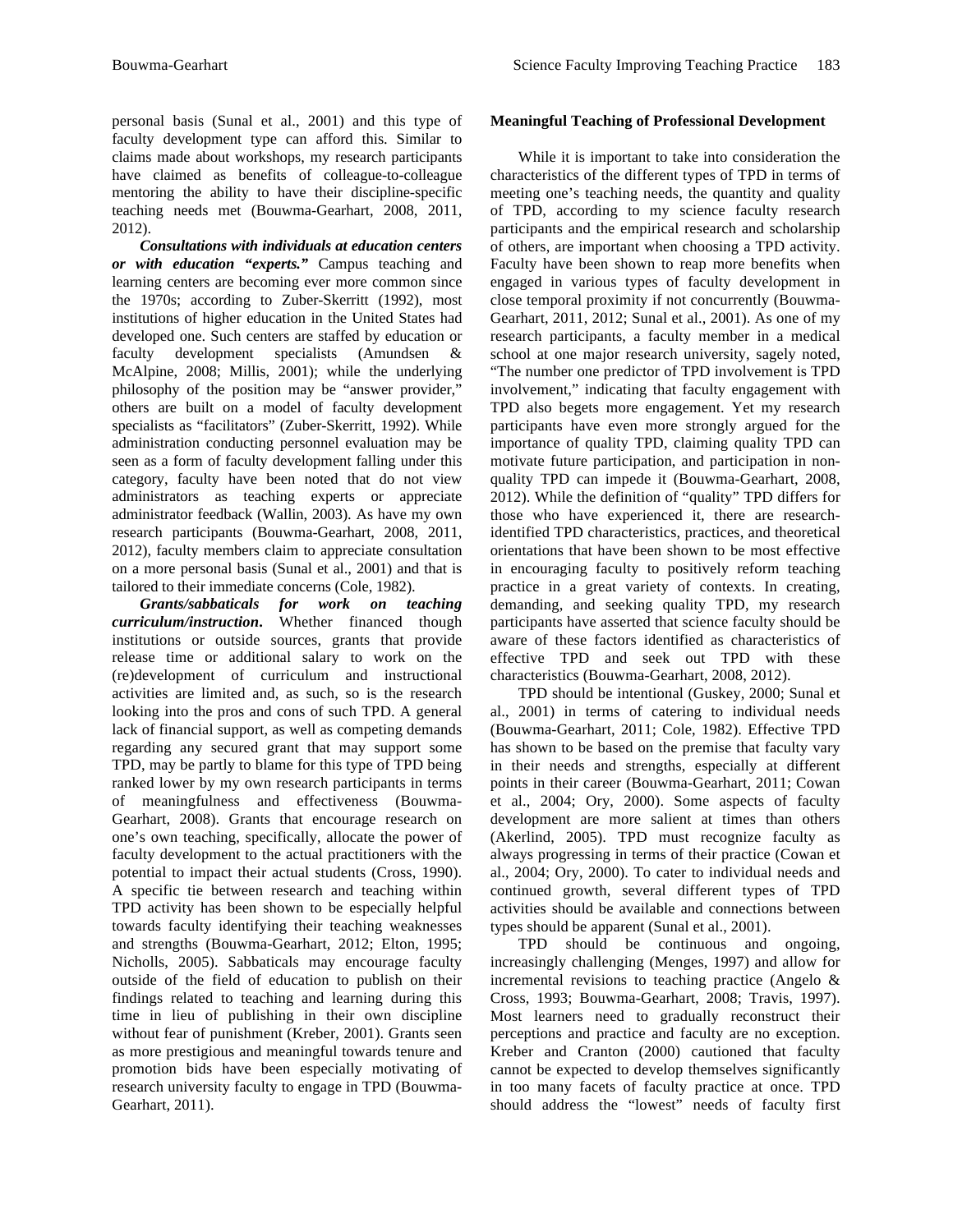(Owens, 2001; Wallin, 2003). Once mastered by faculty, topics should be eliminated from subsequent activities (Bouwma-Gearhart, 2008; Zuber-Skerritt, 1992). While science faculty have stated their preference for shorter workshops as their main TPD outlet (Bouwma-Gearhart, 2008), Levinson-Rose and Menges (1981), in their review of over seventy papers published between 1960s and 1980, found shorter workshops to have the most limited long-term effects on postsecondary educators and their students.

TPD should actively connect faculty teaching practice with student learning (Bouwma-Gearhart, 2008; Cowan et al., 2004; Elton, 1995). Although often assumed to be most important, improved student learning has not always been the outcome, or even the focus, of many faculty development initiatives (Cross, 1990). While many TPD initiatives may have as their purpose the improvement of faculty teaching, their focus is most notably the remedy of general faculty teaching "errors" and less about helping faculty to aid in student learning in a specific context (Cross, 1990). In order to acquire new knowledge and skills, faculty must be allowed to try out their new knowledge and skills as soon as possible (Menges, 1997; Zuber-Skerritt, 1992). Active learning, experiencing the effects of novel teaching practices as students themselves, may be critical towards the future implementation of faculty members' reformed teaching practices (Cowan et al., 2004; Menges, 1997).

TPD should allow practitioners to adequately reflect on what they learn about teaching and student learning (Bouwma-Gearhart, 2008; Menges, 1997; Neumann, 2005; Nicholls, 2005; Ory, 2000; Prosser et al., 2003; Schön, 1987). There has been the tendency for faculty to evaluate new techniques during TPD activities too quickly; such process "is neither systematic nor reflective" (Weimer, 2003). Faculty must receive encouragement and the resources needed for prolonged reflection (Bouwma-Gearhart, 2011; Menges, 1997). Faculty members, if given the chance, have shown ability to discover discrepancies between their ideal and actual practice (McDaniel, 1987; Zuber-Skerritt, 1992) and need to discover for themselves the solutions to these conundrums.

TPD should allow practitioners to engage in a safe learning community regarding teaching and learning (Bouwma-Gearhart, 2008, 2011, 2012; Boyer, 1990; Evenbeck & Kahn, 2001; Kreber, 2001; McDaniel, 1987; Menges, 1997; Ory, 2000; Zuber-Skerritt, 1992). Hutchings and Huber (2005) have envisioned a "teaching commons" very similar to the "research commons" in which academics share a "conceptual space" with others interested in collaborative learning about pedagogy. Neophyte educators have been shown to benefit from collaboration with those with more experience, such as senior faculty and education

specialists (Bouwma-Gearhart, 2011; Kreber, 2001; Zuber-Skerritt, 1992). Faculty members may better trust those from the same department or discipline (Evenbeck & Kahn, 2001), although a shared common interest with other TPD participants (regardless of discipline) towards improving teaching may be the most salient factor underlying science faculty members' conception of a safe TPD community (Bouwma-Gearhart, 2008, 2011, 2012).

TPD should be larger-context specific (Cowan et al., 2004; Cross, 1990; Evenbeck & Kahn, 2001; LaPointe, 2005; Menges, 1997; Millis, 2001; Ory, 2000; Sunal et al., 2001; Travis, 1997; Wallin, 2003; Weimer, 1990; Zuber-Skerritt, 1992). *Context* refers to many things, including the type of institution and discipline as well as other needs that may unite faculty from seemingly disparate institutions and disciplines. More systematic change can be achieved if TPD initiatives are built around a core group of courses, perhaps regarding a discipline's core curriculum (Bouwma-Gearhart, 2011; Weimer, 2003).

TPD should reflect administrative and institutional missions committed to providing and encouraging faculty participation in TPD (Cole, 1982; Wallin, 2003). Effective administrators have been seen as those making firm, long-lasting commitments of resources and other supports to guarantee institutional plans for teaching and learning reform (Bouwma-Gearhart, 2011; Millis, 2001; Travis, 1997; Weimer, 1990; Zuber-Skerritt, 1992). With the backing of their institution, faculty members have reported feeling more encouraged to venture out on a pedagogical limb (Bouwma-Gearhart, 2011; Cole, 1982). Additionally, a restructuring of the system to reward good teaching, as well as research, encourages faculty TPD (Bouwma-Gearhart, 2011; Healey, 2005; LaPoint, 2005). Administrators should attempt to lessen commonly cited barriers of faculty TPD participation, including limited time and resources (Bouwma-Gearhart, 2011, 2012; LaPointe, 2005; Sunal & Hodges, 1997), turf conflicts (Sunal & Hodges, 1997), and negative attitudes of colleagues towards TPD (Hannan & Silver, 2000; LaPointe, 2005).

TPD should help all stakeholders be both patient and aware of other pressures that may get in the way of significant change (Evenbeck & Kahn, 2001). Change in higher education, especially with respect to faculty practice, is slow (Neumann, 2005). Even when an entire faculty adopts a model of professional development the anticipated results have been shown to take seven-plus years to attain (Travis, 1997).

TPD should incorporate faculty input with respect to their development needs and the means through which they can develop professionally (Bouwma-Gearhart, 2011; Cowan et al., 2004; Ory, 2000; Sunal et al., 2001). Faculty, themselves, can be the primary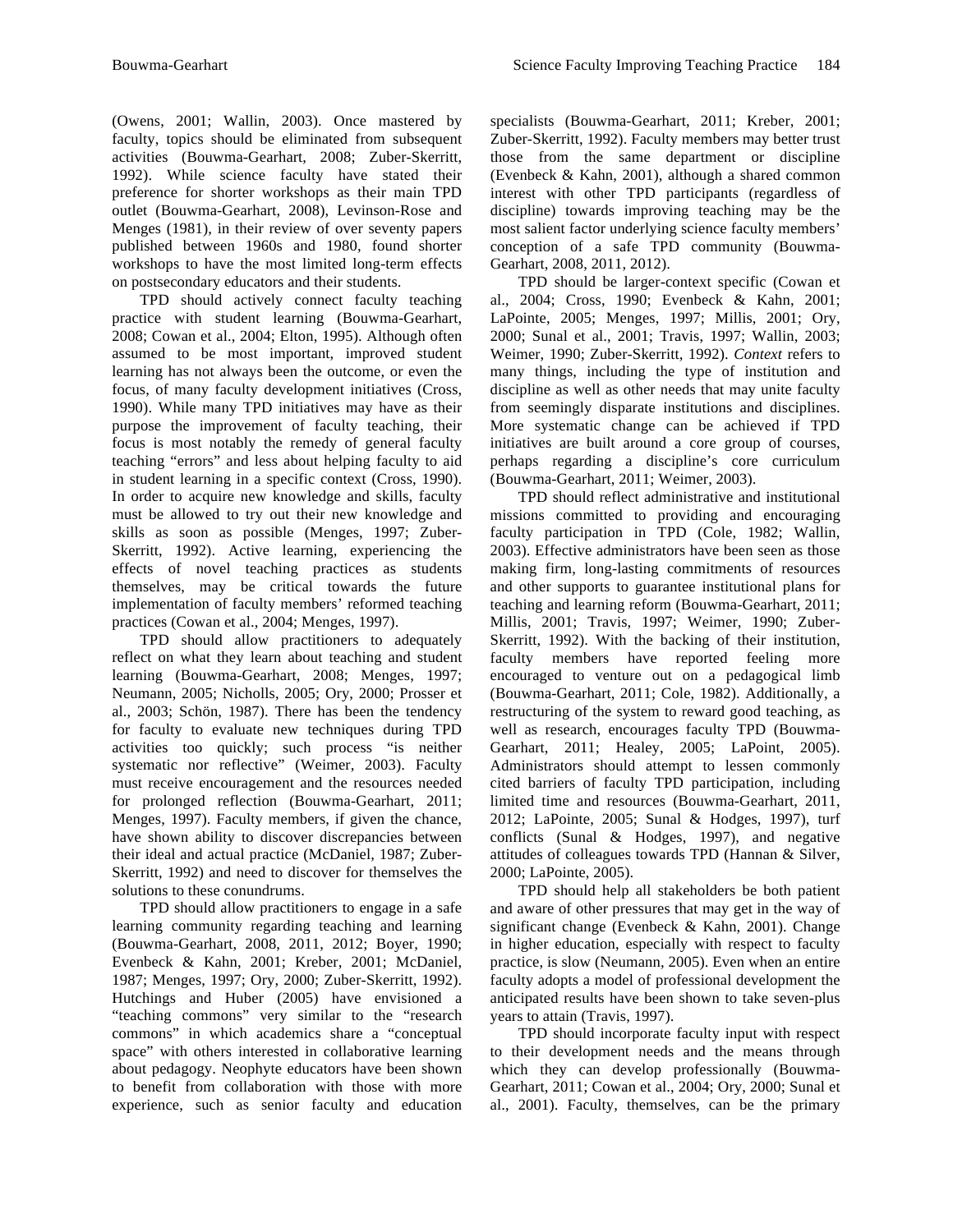driving force of TPD activities (Bouwma-Gearhart, 2011; Elton, 1995; McDaniel, 1987; Menges, 1997; Travis, 1997; Wallin, 2003; Weimer, 1990; Zuber-Skerritt, 1992). Faculty attribute control over their academic interests as a main contributor to job satisfaction (Akerlind, 2005), and there are other practical reasons to grant them control.

TPD should be built on research documenting that faculty are motivated by intrinsic (Cross, 1990; Hutchings & Huber, 2005; McDaniel, 1987; Millis, 2001; Owens, 2001; Wallin, 2003; Zuber-Skerritt, 1992) as well as non-punitive extrinsic motivators and rewards (Bouwma-Gearhart, 2008, 2011, 2012; Cole, 1982; Hutchings & Huber, 2005). Postsecondary administrators have themselves acknowledged an inability to attain the faculty commitment they desire by forcing their staff to engage in TPD activities (Bouwma-Gearhart, 2011). There is evidence that higher education practitioner research has advanced over the last fifteen years because of the intrinsic interest of faculty and their realization of its usefulness (Cross, 1990; Hutchings & Huber, 2005). Yet this should not negate the possible gains that can be reached via document extrinsic rewards driving faculty members, such as internal and external financial support for TPD and the revision of promotion and tenure systems to reward good teaching (Bouwma-Gearhart, 2008, 2011, 2012; Cole, 1982; Hutchings & Huber, 2005).

TPD initiatives should be informed by educational research and theory (Kreber, 2001; Zuber-Skerritt, 1992). Faculty need to be exposed to educational research that addresses everyday classroom issues in order to be motivated to change their teaching practice (Weimer, 2003). Not only will this improve the effectiveness of efforts by conveying what is known about best teaching and learning practices, but this will also help secure the buy-in of a population who values academic scholarship (Kreber, 2001). Science faculty have reported needing help to better understand education research and theory by individuals more knowledgeable of this work and sensitive to their evolution (Bouwma-Gearhart, 2011).

### **Conclusion**

Historically, TPD for postsecondary faculty has been created and delivered with the view that faculty are solely "the objects of activities conducted by others" (Menges, 1997, p. 410; see also Brookfield, 2000; Kreber, 1999; Quinn, 2003) with too little attention to faculty members' desire and agency, individual or collective, in identifying their teaching needs and helping to conceptualize programs and activities to best meet these needs (Bouwma-Gearhart, 2011, 2012). Despite the concern and well-documented barriers concerning effective TPD for faculty, my own research and that of others indicates that many faculty are deeply concerned about their teaching and their students' learning and do work to make relevant improvements (Austin, 2002; Austin & Barnes, 2005; Bouwma-Gearhart, 2011, 2012; Nicholls, 2005). In addition, faculty can identify their own teaching and learning problems and direct themselves towards the information they need to form their own solutions (Bouwma-Gearhart, 2008, 2011, 2012; LaPointe, 2005; Lattuca, 2005; Nicholls, 2005). While institutions, administration, and policy makers have power and responsibility to provide the encouragement and resources for faculty to create their own realities (LaPointe, 2005), change must be recognized as starting with faculty at the individual level (Travis, 1997; Zuber-Skerritt, 1992). There is evidence that faculty change at the more individual level can even drive departmental-, unit-, and institution-based change with respect to teaching and learning (Bouwma-Gearhart, 2011; Hutchings & Huber, 2005). Informed by recent research with respect to professional norms of science faculty, research-informed best teaching practices, and research into effective TPD, this paper specifically advocates for science faculty members to act to both identify their teaching needs and work towards meeting these needs through TPD to, ultimately, help foster the widespread change needed in postsecondary science education.

### **References**

- Akerlind, G. S. (2005). Academic growth and development: How do university academics experience it? *Higher Education*, *50*(1), 1-32.
- American Association for the Advancement of Science. (1989). *Science for all Americans: A Project 2061 report on literacy goals in science, mathematics, and technology.* Washington, DC: American Association for the Advancement of Science.
- Amundsen, C., & McAlpine, L. (2008). *Review of the faculty development literature: A characterization of thinking and practice.* Paper presented at the International Council of Educational Developers (ICED), Salt Lake City, UT.
- Angelo, T. A., & Cross, P. K. (1993). *Classroom assessment techniques: A handbook for college teachers* (2nd ed.). San Francisco, CA: Jossey-Bass.
- Astin, A. (1993). *What matters in college: Four critical years revisited*. San Francisco, CA: Jossey-Bass.
- Austin, A. E. (2002). Preparing the next generation of faculty: Graduate school as socialization to the academic career. *Journal of Higher Education, 73*(1), 94-122. doi:10.1353/jhe.2002.0001
- Austin, A. E., & Barnes, B. J. (2005). Preparing doctoral students for faculty careers that contribute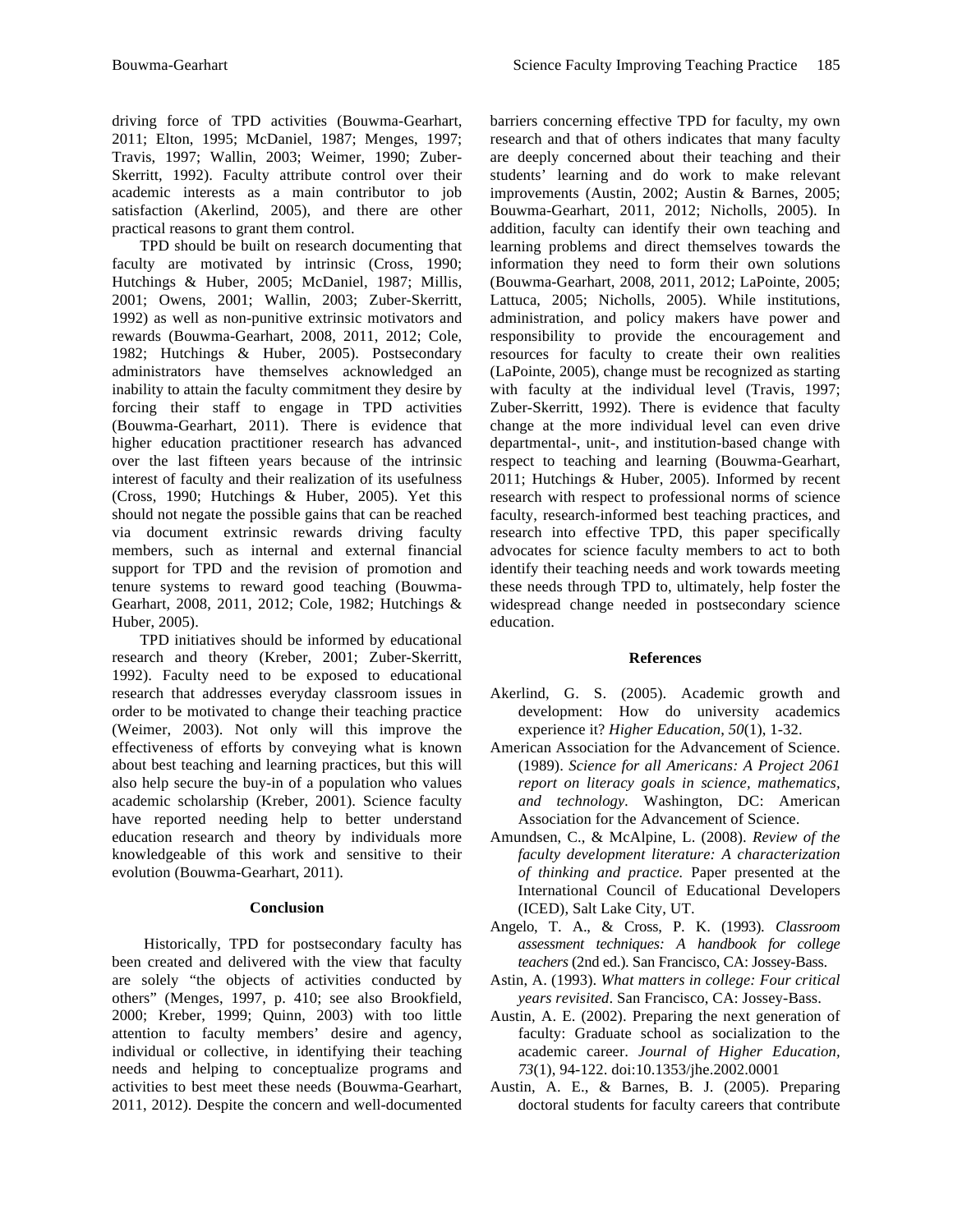to the public good. In A. J. Kezar, T. C. Chambers, & J. C. Burkhardt (Eds.), *Higher education for the public good: Emerging voices from a national movement*. San Francisco, CA: Jossey-Bass.

- Bouwma-Gearhart, J. L. (2008). Teaching professional development of science and engineering professors at a research-extensive university: Motivations, meaningfulness, obstacles, and effects (Doctoral dissertation). Retrieved from the SAO/NASA Astrophysics Data System. (Publication No. AAI3327743)
- Bouwma-Gearhart, J. L. (2010). Pre-service educator attrition informed by self-determination theory: Autonomy loss in high-stakes education environments. *Problems of Education In the 21st Century,* 26, 30-41.
- Bouwma-Gearhart, J. L. (2011). *An exploration of successful postsecondary STEM education reform at five SMTI institutions: Involving STEM faculty and instructors while attending to professional realities.* Report presented to the Association of Public and Land Grant Universities/Science and Mathematics Teacher Imperative, Portland, OR.
- Bouwma-Gearhart, J. (2012). Research university STEM faculty members' motivation to engage in teaching professional development: Building the choir through an appeal to extrinsic motivation and ego. *Journal of Science Education and Technology, 21*(5), 558-570. doi:10.1007/s10956-011-9346-8
- Boyer, E. L. (1990). *Scholarship reconsidered: Priorities of the professoriate*. Princeton, NJ: Carnegie Foundation for the Advancement of Teaching.
- Brookfield, S. D. (2000). Changing the culture of scholarship to the culture of teaching: An American perspective. In T. Schuller (Ed.), *The changing university?* (pp. 128-138). Bristol, PA: Taylor & Francis.
- Chickering, A.W., & Gamson, Z. F. (1987). Seven principles for good practice in undergraduate education. *AAHE Bulletin*, *39*(7), 3-7.
- Cole, C. C. (1982). *Improving instruction: Issues and alternatives for higher education* (AAHE-ERIC Higher Education Report No. 4). Washington, DC: American Association for Higher Education.
- Committee on Science, Engineering, and Public Policy. (2006). *Rising above the gathering storm: Energizing and employing America for a brighter economic future.* Washington, DC: National Academies Press.
- Cowan, J., George, J. W., & Pinheiro-Torres, A. (2004). Alignment of developments in education. *Higher Education*, *48*, 439-459. doi:10.1023/B:HIGH.0000046722.64326.dc
- Cross, P. K. (1990). Classroom research: Helping professors learn more about teaching and learning.

In P. Seldin (Ed.), *How administrators can improve teaching: Moving from talking to action in higher education* (pp. 122-142). San Francisco, CA: Jossey-Bass.

- Cross, K. P., & Steadman, M. H. (1996). *Classroom research: Implementing the scholarship of teaching.* San Francisco, CA: Jossey-Bass.
- Eble, K.E. (1988). *The craft of teaching: A guide to mastering the professor's art.* (2nd ed.). San Francisco, CA: Jossey-Bass.
- Elton, L. (1995). An institutional framework. In A. Brew (Ed.), *Directions in staff development* (pp. 177-188). Buckingham, UK: Society for Research in Higher Education and Open University Press.
- Evenbeck, S., & Kahn, S. (2001). Enhancing learning assessment and accountability through communities of practice. *Change*, *33*(3), 25-49. doi:10.1080/00091380109601797
- Guskey, T. (2000). *Evaluating professional development*. Thousand Oaks, CA: Corwin Press.
- Hannan, A., & Silver, H. (2000). *Innovating in higher education: Teaching, learning, and institutional cultures.* Buckingham, UK: Society for Research in Higher Education and Open University Press.
- Hativa, N., & Marincovich, M. (Eds.). (1995). *Disciplinary differences in teaching and learning: Implications for practice*. San Francisco, CA: Jossey-Bass.
- Healey, M. (2005). Linking research and teaching to benefit student learning. *Journal of Geography in Higher Education, 29*(2), 183-201. doi:10.1080/03098260500130387
- Hutchings, P., & Huber, M. T. (2005, October). Building the teaching commons. *Carnegie Foundation Perspectives, 21*. Retrieved from http://www.carnegiefoundation.org
- Kinzie, J. (2005, October). *Promoting student success: DEEP lessons for teaching and learning.* Paper presented at the annual meeting of the Professional Organizational Development Network in Higher Education, Milwaukee, WI.
- Kreber, C. (1999). A course-based approach to the development of teaching-scholarship: A case study. *Teaching in Higher Education*, *4*(3), 309-325. doi:10.1080/1356251990040301
- Kreber, C. (2001). The scholarship of teaching and its implementation in faculty development and graduate education. *New Directions for Teaching and Learning*, *86*, 79-88. doi:10.1002/tl.18
- Kreber, C., & Cranton, P. A. (2000). Fragmentation versus integration of faculty work. *To Improve the Academy*, *18*, 217-230.
- Kuh, G. D. (2001). Assessing what really matters to student learning. *Change*, *33*(3), 10-17. doi:10.1080/00091380109601795
- LaPointe, A. (2005, October). *The good and the bad: University professors' perceptions on what helps*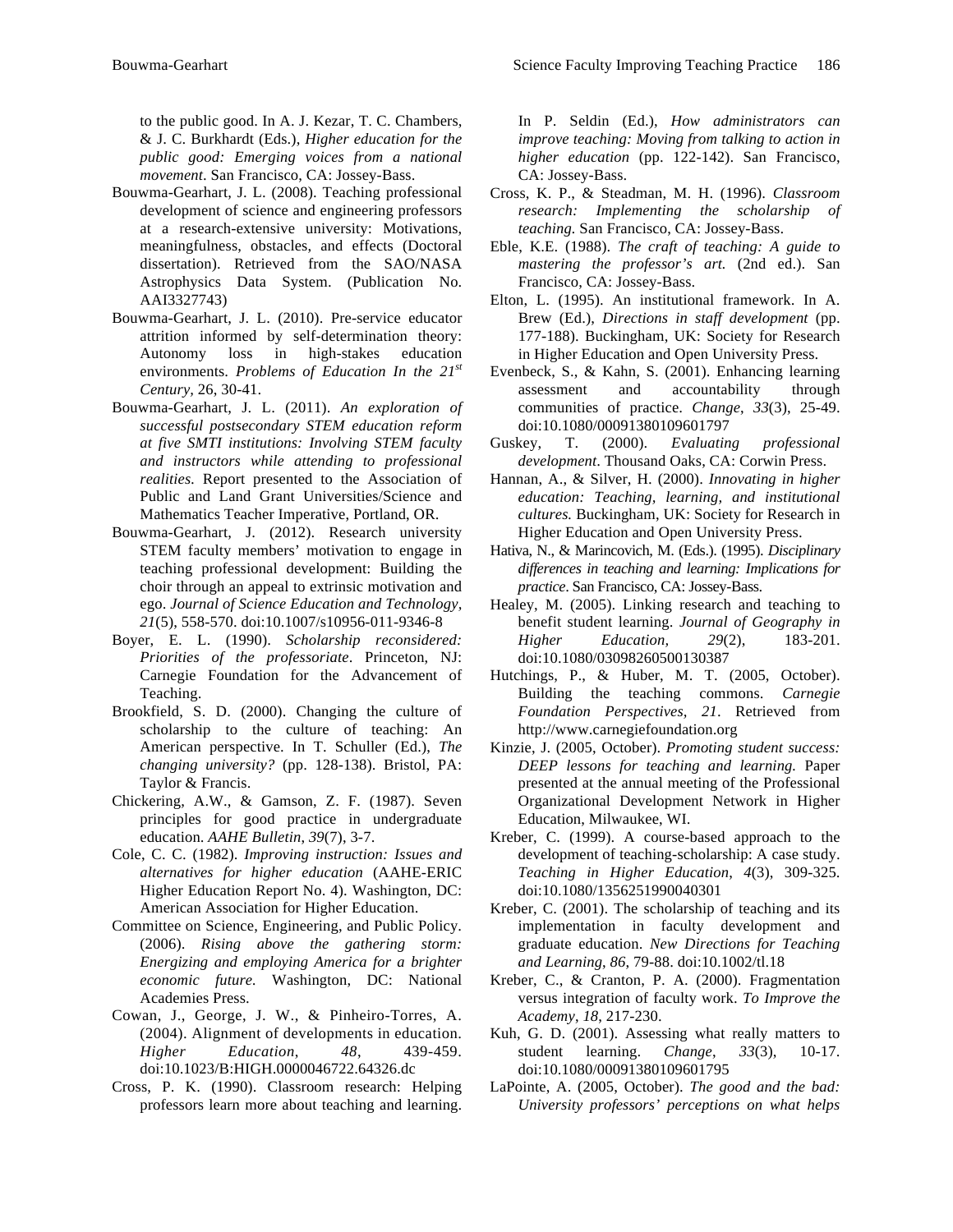*and hinders taking teaching seriously.* Paper presented at the International Society of the Scholarship of Teaching and Learning, Vancouver, Canada.

- Lattuca, L. R. (2005). Faculty work as learning: Insights form theories of cognition. *New Directions for Teaching and Learning, 2005*(102), 13-21. doi:10.1002/tl.193
- Lee, V. S. (2000). The influence of disciplinary differences on consultations with faculty. *To Improve the Academy, 18*, 278-290.
- Levinson-Rose, J., & Menges, R. J. (1981). Improving college teaching: A critical review of research. *Review of Educational Research, 51*(3), 403-434. doi:10.2307/1170213
- McDaniel, E. A. (1987). Faculty collaboration for better teaching: Adult learning principles applied to teaching improvement. *To Improve the Academy, 6*, 94-102.
- Menges, R. J. (1994). Preparing new faculty for the future. *Thought and Action*, *10*(2), 81-95.
- Menges, R. J. (1997).Fostering faculty motivation to teach: Approaches to faculty development. In J. L. Bess (Ed.), *Teaching well and liking it* (pp. 407- 423). Baltimore, MD: The Johns Hopkins Press.
- Millis, B. J. (2001). Faculty development in the 1990s: What it is and why we can't wait. *Journal of Counseling and Development*, *72*, 454-464.
- Neumann, A. (2005). Observations: Taking seriously the topic of learning in studies of faculty work and careers. *New Directions for Teaching and Learning, 2005*(102), 63-83. doi:10.1002/tl.197
- Nicholls, G. (2005). New lecturers' constructions of learning, teaching and research in higher education. *Studies in Higher Education*, *30*(5), 611-625. doi:10.1080/03075070500249328
- Ory, J. C. (2000). Teaching evaluation: Past, present, and future. *New Directions for Teaching and Learning, 2000*(83), 13-15. doi:10.1002/tl.8302
- Owens, R. G. (2001). *Organizational behavior in education*. Boston, MA: Allyn and Bacon.
- Pascarella, E., & Terenzini, P. (2005). *How college affects students: A third decade of research*. San Francisco, CA: Jossey-Bass.
- Project Kaleidoscope. (2006). *Transforming America's scientific and technological infrastructure: Recommendation for urgent action* (Report on Reports II). Washington, DC.
- Prosser, M., Ramsden, P., Trigwell, K., & Martin, E. (2003). Dissonance in experience of teaching and its relation to the quality of student learning. *Studies in Higher Education*, *28*(1), 37-48. doi:10.1080/03075070309299
- Quinn, L. (2003). A theoretical framework for professional development in a South African university. *International Journal for Academic*

*Development, 8*(1/2), 61-75. doi:10.1080/1360144042000277946

- Reid, D. J., & Johnston, M. (1999). Improving teaching in higher education: Student and teacher perspectives. *Educational Studies*, *25*(3), 269-281. doi:10.1080/03055699997792
- Schön, D. A. (1987). *Educating the reflective practitioner: Educating the reflective practitioner for teaching and learning in the professions*. San Francisco, CA: Jossey-Bass.
- Steadman, M. H. (1998). Using classroom research to change both teaching and learning. In T. A. Angelo (Ed.), *Classroom assessment and research: An update on uses, approaches, and research findings* (pp. 23-36). San Francisco, CA: Jossey-Bass.
- Sunal, D. W., & Hodges, J. (1997). *Summary of national report of innovative changes in college teaching*. Paper presented at the annual NOVA Leadership Forum National Conference, College Park, MD.
- Sunal, D. W., Hodges, J., Sunal, C. S., Whitaker, K. W., Freeman, L. M., Edwards, L., . . . & Odell, M. (2001). Teaching science in higher education: Faculty professional development and barriers to change. *School Science & Mathematics, 101*(5), 246-257. doi:10.1111/j.1949-8594.2001.tb18027.x
- Travis, J. E. (1997). *Models for improving college teaching: A faculty resource* (ASHE-ERIC Higher Education Report No. 6). Washington, DC: The George Washington University, Graduate School of Education and Human Development.
- Trigwell, K. (2005). Teaching-research relations, crossdisciplinary collegiality and student learning. *Higher Education*, *49*(3), 235-254. doi:10.1007/s10734-004-6665-1
- Umbach, P. D., & Wawrzynski, M. R. (2004, June). *Faculty do matter: The role of college faculty in student learning and engagement.* Paper presented at the Forum of the Association for Institutional Research, Boston, MA.
- U.S. Department of Education. (2006). *Meeting the challenge of a changing world: Strengthening education for the 21st century.* Washington, DC: U.S. Government Printing Office.
- U.S. Office of Science and Technology Policy. (2006). *American competitiveness initiative: Leading the world in innovation.* Washington, DC: U.S. Government Printing Office.
- Wallin, D. L. (2003). Motivation and faculty development: A three-stage study of presidential perceptions of faculty professional development needs. *Community College Journal of Research and Practice*, *27*(4), 317-335. doi:10.1080/713838142
- Weimer, M. (1990). *Improving college teaching: Strategies for developing instructional effectiveness*. San Francisco, CA: Jossey-Bass.